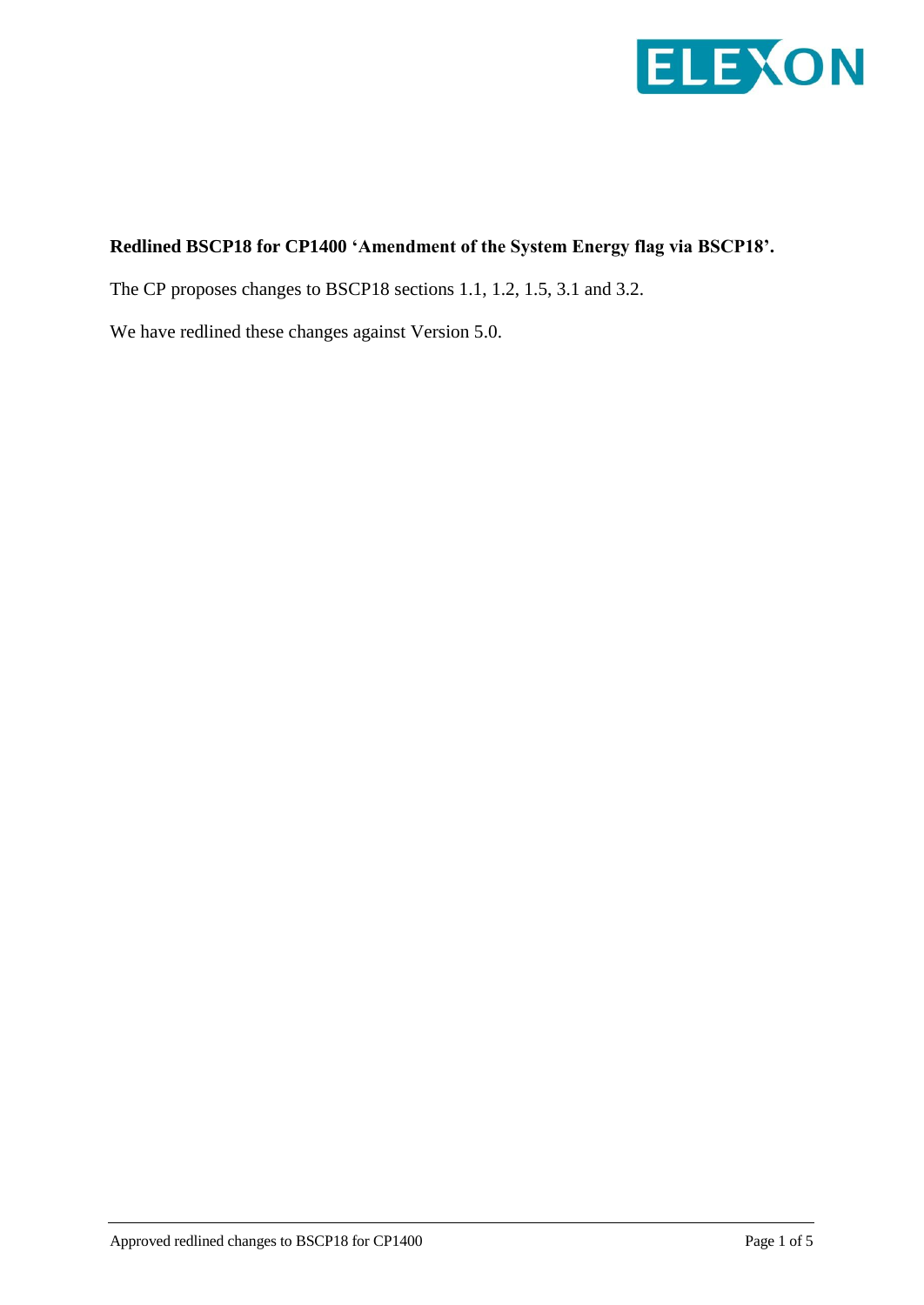### **1 Introduction**

### **1.1 Scope and Purpose of the Procedure**

This BSC Procedure (BSCP) defines the processes that BSCCo, the Settlement Administration Agent (SAA), the Transmission Company (TC) and BSC Parties will use to input manual corrections to erroneous Final Physical Notification (FPN), Bid-Offer Data (BOD), Quiescent Physical Notification (QPN), Bid-Offer Acceptance Level  $(BOAL)^1$  and Bid-Offer Acceptance Level Flagged  $(BOALF)^2$ data (collectively referred to as the 'Bid-Offer Acceptance Related Data') within the Settlement Administration Agent (SAA) systems. All changes are submitted by the TC with agreement of the affected BSC Parties and are authorised by BSCCo.

This procedure also defines the process that BSCCo, the Settlement Administration Agent and the Transmission Company will use to input manual corrections to erroneous SO-Flagged data fields within the BOALF data. All SO-Flag changes are submitted by the TC and are authorised by BSCCo, agreement is not required from BSC Parties because they are not directly impacted by a flag change.

This BSCP describes the key interfaces and timetables for inputting changes to the affected SAA systems. All corrections to the Bid-Offer Acceptance related data must have the consent of the associated BSC Parties (aside from SO-Flag changes) and corrections must be applied before the Initial Settlement Run (SF). If consent, or in the case of SO-Flag correction notification from the TC, is not received prior to SF then the data corrections must be raised as a Trading Dispute and progressed through the Trading Disputes process in accordance with BSCP11.

## **1.2 Main Users of the Procedure and their Responsibilities**

The main users of this BSCP are:

- 1. *BSCCo* witness and authorise the correction process for each change made (including SO-Flag changes) and confirm that any corrections made are in accordance with the changes agreed (excluding SO-Flag changes) between the affected BSC Parties and the TC .
- 2. **BSC** Parties confirm that settlement error has occurred and agree to the proposed corrections (excluding SO-Flag changes).
- 3. *TC –* submit corrections directly to the SAA for manual update prior to the Initial Settlement Run. After this point, all corrections must be submitted using the Trading Disputes process detailed in BSCP11.
- 4. *SAA* receives corrections from TC and determines the most appropriate changes to be made to the database in order to ensure that the data concerning the Bid-Offer Acceptance accurately reflects the steps taken by the affected BSC Parties and / or the SO-Flag field is correctly reflected in the database.

 $\overline{a}$ 

<sup>&</sup>lt;sup>1</sup> For Settlement Days before the implementation of Approved Modification P217.

 $2^2$  For Settlement Days on or after the implementation of Approved Modification P217.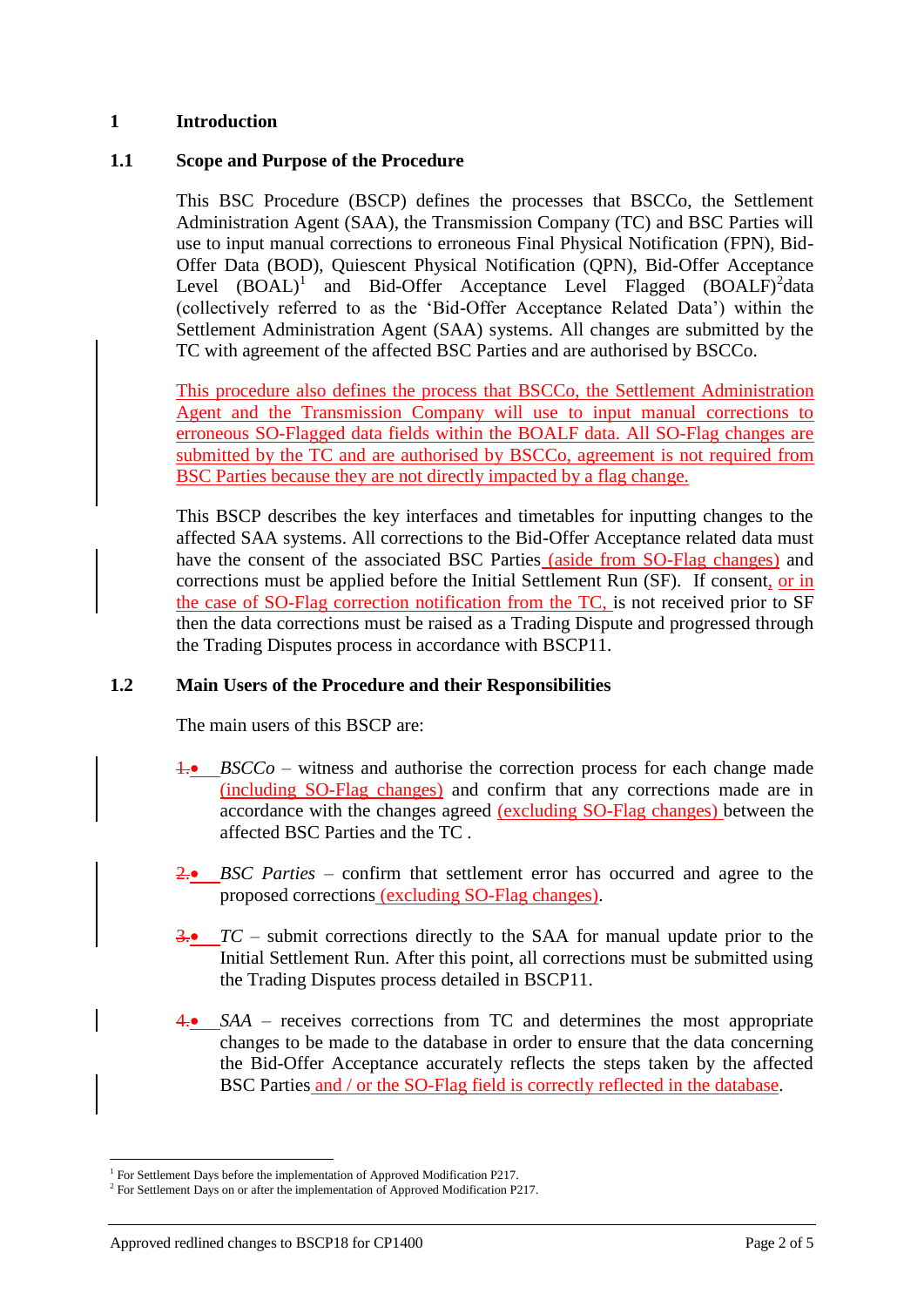## **1.5 Associated BSC Procedures**

- BSCP01 Overview of Settlement Process
- BSCP11 [Housekeeping]Trading Queries and Trading Disputes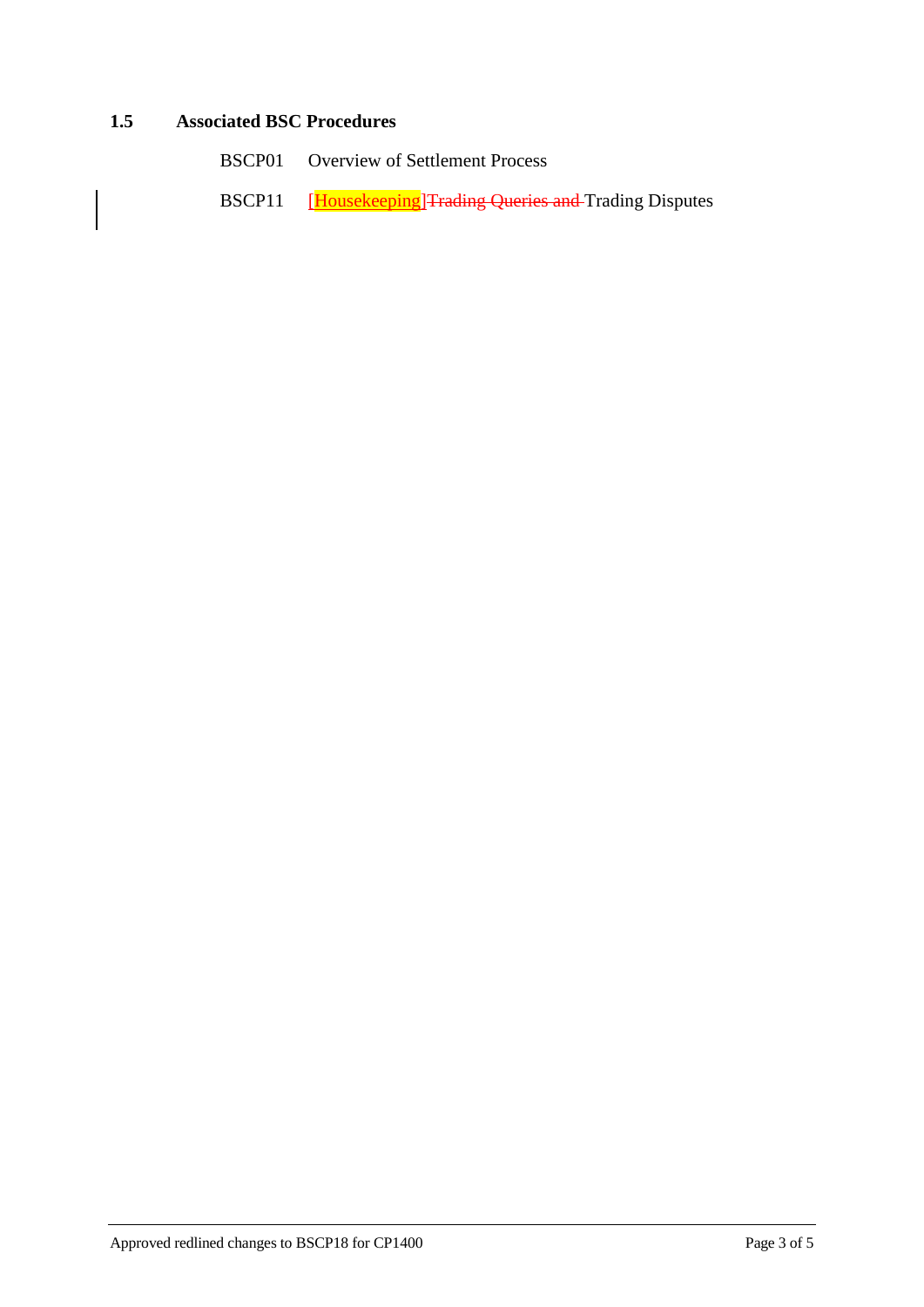## **3. Interface and Timetable Information**

#### **3.1 Identification and Agreement of Changes to Data (excluding changes arising from Emergency Instructions)**

| <b>REF</b> | WHEN <sup>3</sup>                     | <b>ACTION</b>                                                                                  | <b>FROM</b>                   | <b>TO</b>                                                           | <b>INFORMATION REQUIRED</b> | <b>METHOD</b>                                                                                |
|------------|---------------------------------------|------------------------------------------------------------------------------------------------|-------------------------------|---------------------------------------------------------------------|-----------------------------|----------------------------------------------------------------------------------------------|
| 3.1.1      | No less than 8 WD<br>before SF Run.   | Identify that a data<br>correction is required to<br>data submitted to SAA.                    | <b>BSC</b> Party or<br>$TC^4$ | <b>TC</b>                                                           | Details of data correction. | E-mail or fax, TC<br>Internal reporting.                                                     |
| 3.1.2      | Within 1 WD of 3.1.1.                 | Review proposed data<br>correction and<br>determine if data<br>correction request is<br>valid. | TC                            |                                                                     | Proposed data correction.   | Internal Process.                                                                            |
| 3.1.3      | Within $2$ WD of $3.1.2$ .            | Provide details of<br>proposed data correction<br>and agree action to be<br>taken.             | <b>TC</b>                     | <b>BSC</b> Party                                                    | Proposed data correction.   | Telephone contact with<br>authorised personnel at<br><b>BSC Party followed by</b><br>e-mail. |
| 3.1.3a     | Within $5 \text{ WD of } 3.1.2$       | Provide details of SO-<br>Flag correction data                                                 | <b>TC</b>                     | <b>SAA</b><br><b>BSCCo</b>                                          | Proposed data correction    | E-mail                                                                                       |
| 3.1.4      | By 15:00 hrs within 2<br>WD of 3.1.3. | <b>Agreed Data Correction</b><br>received by TC.<br>Proceed to Section<br>3.2.1.               | <b>BSC</b> Party              | <b>TC</b>                                                           | Refer to Section 3.2.1.     | E-mail.                                                                                      |
| 3.1.5      | 15:00 hrs within 2 WD<br>of 3.1.3.    | No agreement reached<br>on proposed corrections<br>Proceed to BSCP11.                          | TC or<br><b>BSC</b> Party     | BSCC <sub>o</sub> ,<br>TC or<br><b>BSC</b> Party as<br>appropriate. | Refer to BSCP11.            | E-mail.                                                                                      |

1

<sup>&</sup>lt;sup>3</sup> The relevant BSC Party and TC are required to adhere to the timeframes set out above. However, in exceptional circumstances, which shall be determined by the TC e.g. where a number of data corrections are issued in close succession, these timeframes may not be practical. Where the TC has deemed that exceptional circumstances exist, the TC and the SAA shall determine and notify the BSC Party of the alternative process to be used. For the avoidance of doubt, BSC Parties are expected to contact the TC as soon as they become aware of any potential issues.

<sup>4</sup> The SAA may also notify TC of any such errors.